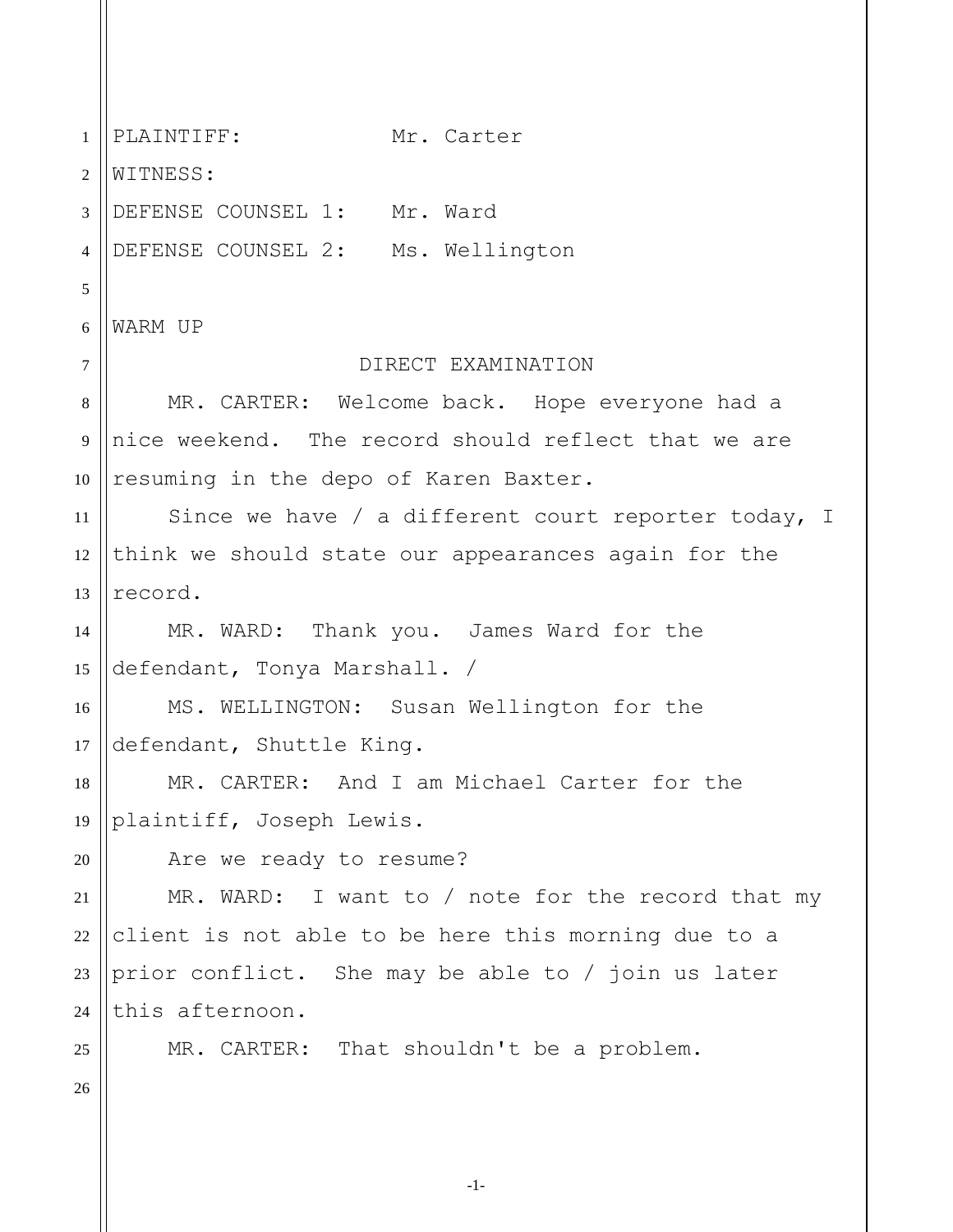1 2 3 4 5 6 7 8 9 10 11 12 13 14 15 16 17 18 19 20 21 22 23 24 25 26 MS. WELLINGTON: No objection. She has a right to be here, of course. I don't think it / is necessary to wait for her. Are you requesting that we postpone until the afternoon when she can be here? MR. WARD: No, not at all. I / just wanted to state that on the record. I am ready to proceed. Let's go ahead and begin if we are all ready. MS. WELLINGTON: Ma'am, are / you ready to begin? THE WITNESS: Sure. I apologize for being a little late. MR. WARD: That's fine. We all just got here. We can go ahead and start,  $*/$  then. **EXAMINATION** Q. BY MR. CARTER: I will remind you, Ms. Baxter, that you are still under oath. A. I understand. Q. Thank you for returning today so we can complete your / deposition. A. No problem. I hope we will be finished today, though. I have scheduled a flight out of town next week. Q. Then we better get / started right away. A. Thank you. Q. When we left off, I was inquiring about your statements to the officer on the scene. Do you recall that? /

-2-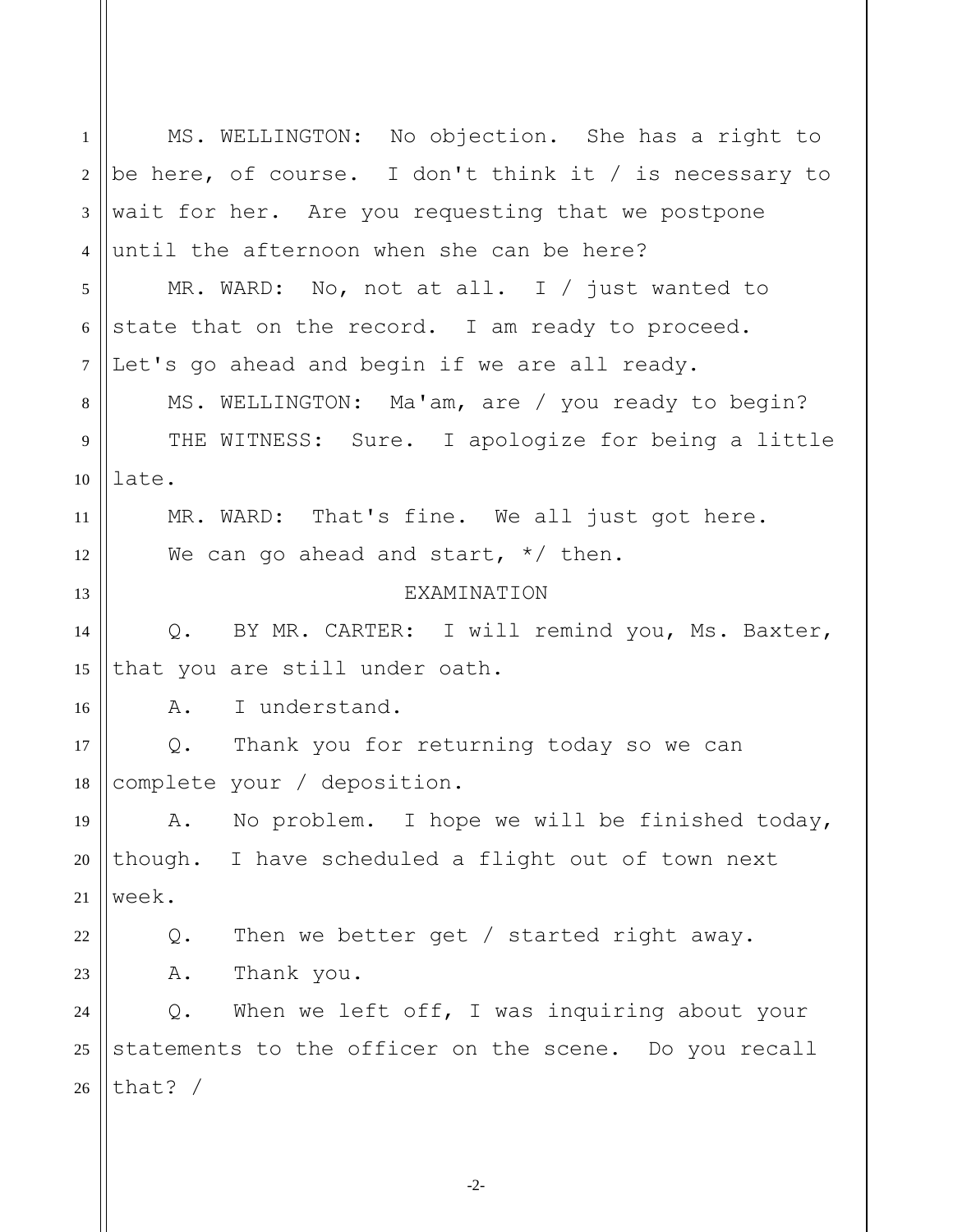1 2 3 4 5 6 7 8 9 10 11 12 13 14 15 16 17 18 19 20 21 22 23 24 25 26 A. Yes, I do. Q. When you were giving your statement to the responding officer, where did that initially occur? A. It was just right there on the / corner near where the accident happened. Q. Do you remember that particular officer's name? A. That day I spoke to three different ones. The first one was / a woman. I don't recall her name. Q. Do you remember the name of the officer who took your full statement? A. Yes. The last name was / Rogers. Q. Was that a man or a woman? A. He was a man. Q. And you said it was on the corner of Sycamore and Greenfield Drive? / MR. WARD: Sorry to interrupt. I believe you meant Sycamore and Baker. MR. CARTER: You are correct. MR. WARD: I don't want there to be confusion later between the two witnesses. \*/ MS. WELLINGTON: I think we should allow the witness to answer the questions. She can correct any counsel if they are confused. THE WITNESS: I do recall that it / was Baker. The officer interviewed me on the corner.

-3-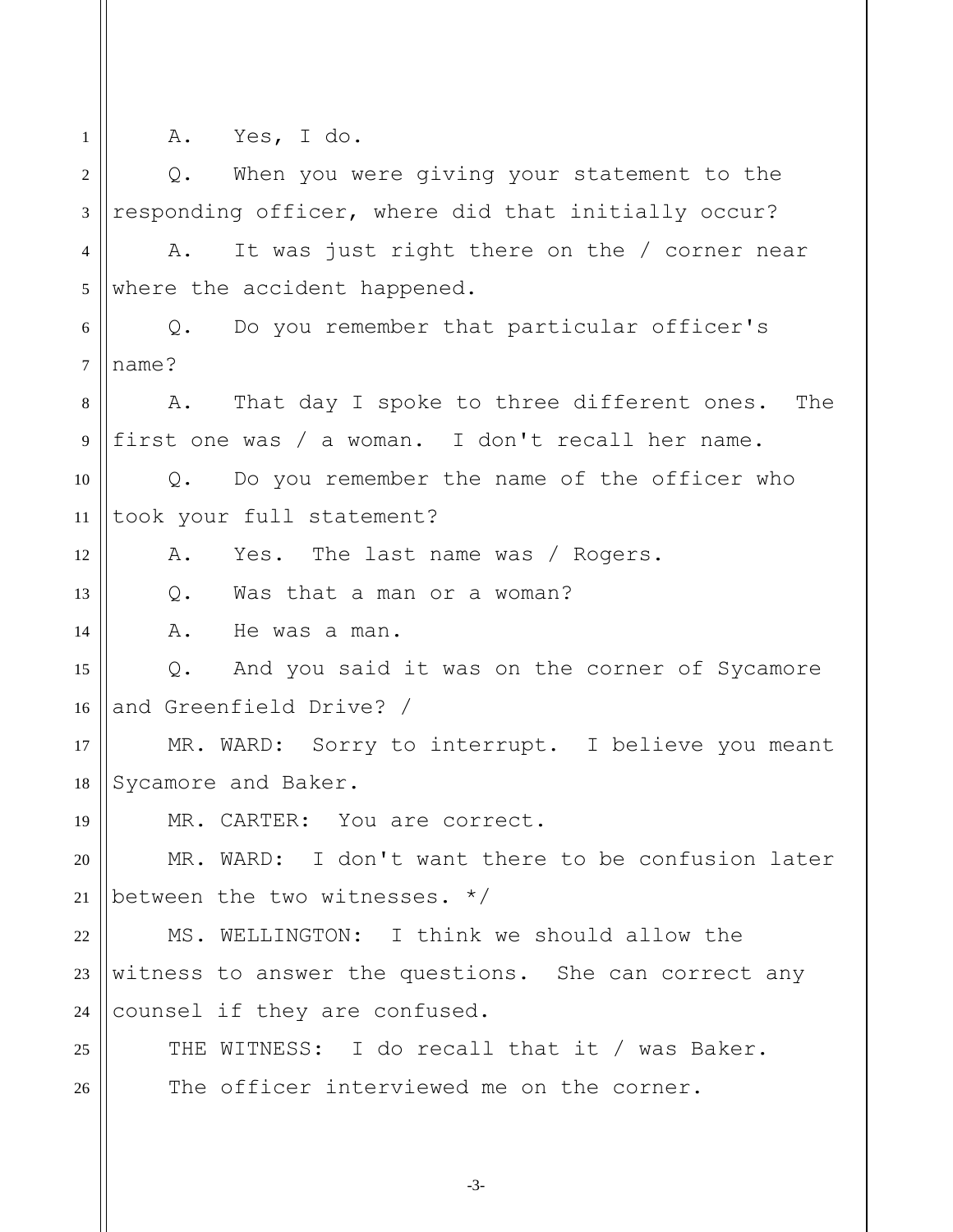1 2 3 4 5 6 7 8 9 10 11 12 13 14 15 16 17 18 19 20 21 22 23 24 25 26 MS. WELLINGTON: Thank you. Q. BY MR. CARTER: When the officer questioned you about what you had seen that day, were you / being truthful with him that morning? A. Absolutely. Q. That day did you feel confused about what you had seen in any way? A. I don't believe so, / no. Q. How long after the accident did you speak to Officer Rogers? A. As I said earlier, I spoke to three different ones. The first officer / just told me before I could leave that I needed to wait until someone spoke to me for my statement. Q. Okay. A. The second one took / my name and contact information. She told me to wait for Officer Rogers. Q. And that's why you waited on the corner? A. That's right. Q. You have / previously told us what you observed that morning. I just have a couple more questions about your conversation with my client after the accident. A. Okay. / Q. Do you recall speaking to Joseph Lewis that morning?

-4-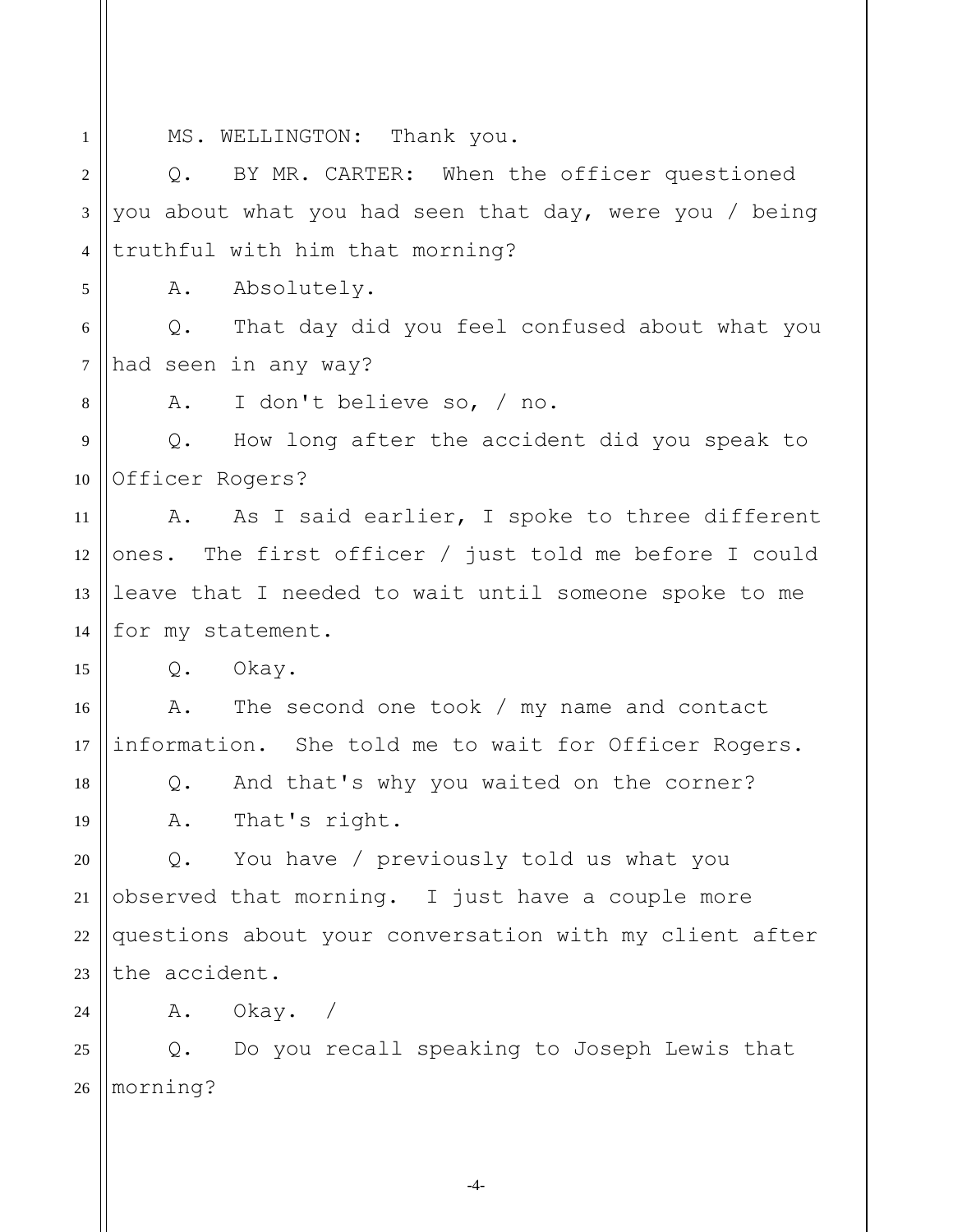| $\,1$            | A.            | Yes, I did.                                        |
|------------------|---------------|----------------------------------------------------|
| $\overline{c}$   | $\mathbb Q$ . | Had you ever met him prior to that morning?        |
| 3                |               | A. No, I did not. /                                |
| $\overline{4}$   |               |                                                    |
| 5                |               | $^{\star\;\star\;\star} \textsc{END}$ OF WARM UP** |
| $\sqrt{6}$       |               |                                                    |
| $\sqrt{ }$       |               |                                                    |
| $\,8\,$          |               |                                                    |
| $\boldsymbol{9}$ |               |                                                    |
| $10\,$           |               |                                                    |
| $11\,$           |               |                                                    |
| $12\,$           |               |                                                    |
| $13\,$           |               |                                                    |
| $14\,$           |               |                                                    |
| $15\,$           |               |                                                    |
| $16\,$           |               |                                                    |
| 17               |               |                                                    |
| $18\,$           |               |                                                    |
| 19               |               |                                                    |
| $20\,$           |               |                                                    |
| 21               |               |                                                    |
| 22               |               |                                                    |
| 23               |               |                                                    |
| 24               |               |                                                    |
| 25               |               |                                                    |
| 26               |               |                                                    |
|                  |               |                                                    |

 $\parallel$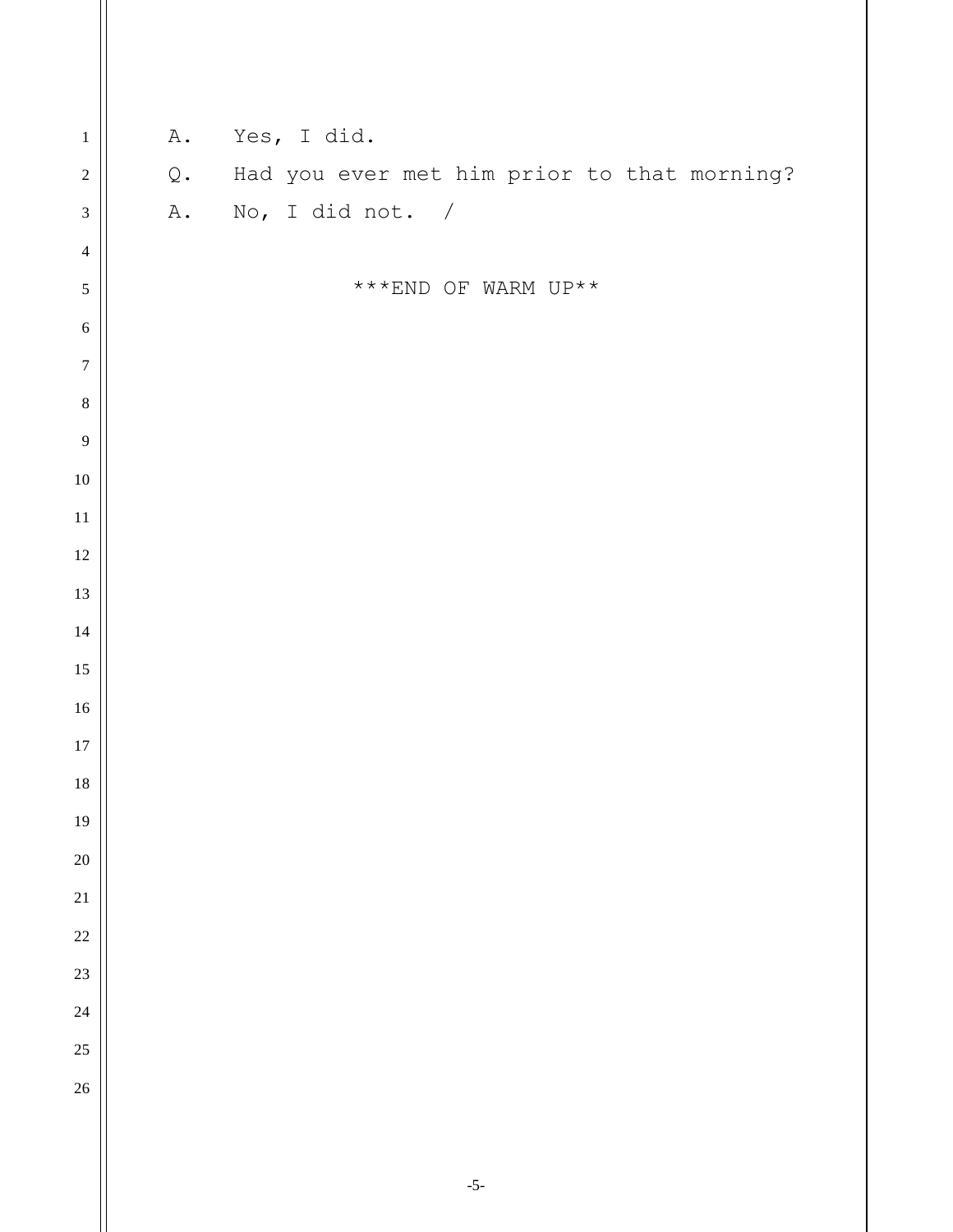1 EXAM

4

2 3 Q. BY MR. CARTER: Are you aware if he works in the area?

A. I don't have any idea where he works.

5 6 7 Q. When did you first approach him that morning?/ MS. WELLINGTON: Objection. Assumes facts not in evidence.

8 9 Q. BY MR. CARTER: Did you approach Mr. Lewis, or did he approach you?

10 11 A. I was standing there after the accident, and he / came up to me on the corner.

12 13 14 15 Q. Was that the only time you spoke to Mr. Lewis? A. After the collision and once the cars were / all settled, I looked over, and he was sitting in the pickup truck looking around.

16 17 Q. Did you approach his pickup truck at that time?

18 19 A. No. / I just hollered to him to ask if he was okay.

Q. Was his window down?

21 A. Yes, it was.

22 23 Q. Did it appear that Mr. Lewis heard / your comments to him?

24 25 A. He looked directly at me. He didn't say anything.

26

20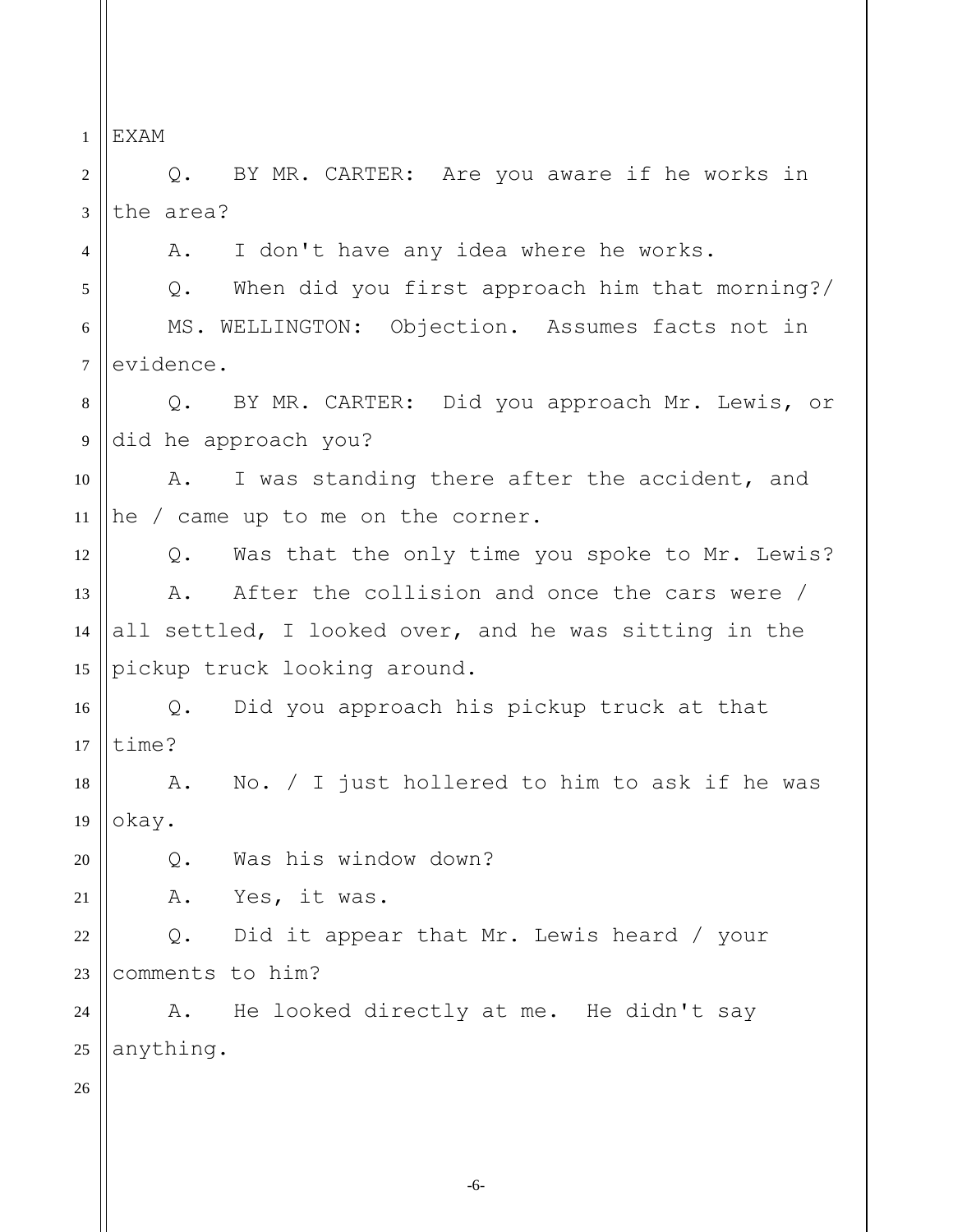1 2 3 4 5 6 7 8 9 10 11 12 13 14 15 16 17 18 19 20 21 22 23 24 25 26 Q. Did you have any further conversation with him? A. I asked again if / he was okay. Q. Did he respond to you on that second attempt? A. Correct. He nodded his head. I hollered that I was going to call / 911. Q. When Mr. Lewis later approached you on the corner, do you recall what the conversation was at that time? A. I told him \*/ he should just sit down and wait for the police to get there. Q. I want to clarify. Did you have a conversation with Joseph Lewis / on the corner? A. Not really. He appeared to be pretty dazed the whole time I saw him. That's why I wanted him to sit down / and wait for the medical people. Q. While you two were on the corner, did you overhear any discussion Mr. Lewis had with anyone else? A. Not / really. There was a woman who came over and was talking to him. I didn't really hear what she was saying. Q. Did you see where / that woman came from? A. I think she was in the van. Q. Do you mean the shuttle van that was involved in the accident? A. Correct.

-7-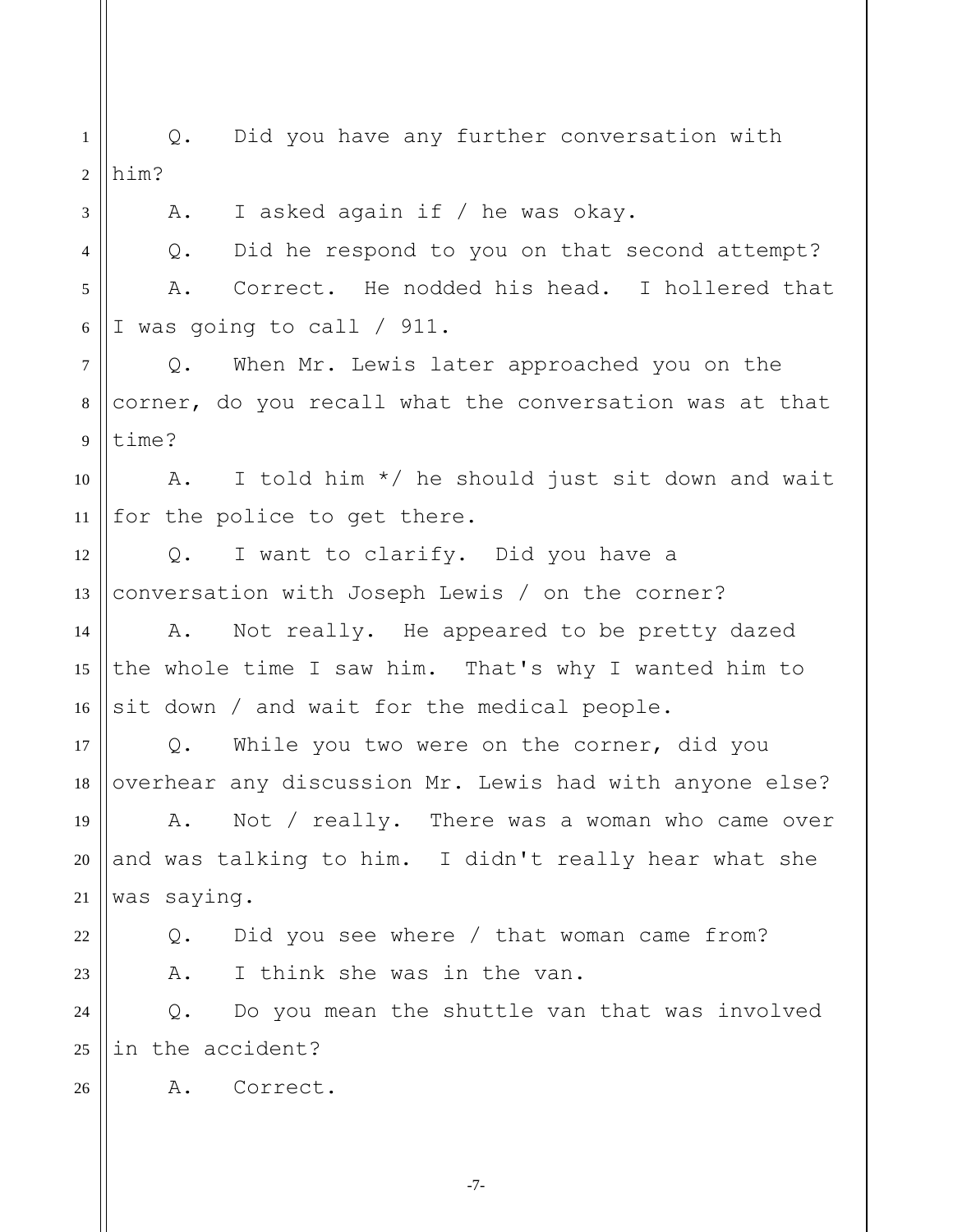1 2 3 4 5 6 7 8 9 10 11 12 13 14 15 16 17 18 19 20 21 22 23 24 25 26 Q. Why / do you believe she was involved with the shuttle? A. I am pretty positive I saw her when I was walking on the sidewalk. Q. Where do / you believe you observed her? A. She was sitting in the shuttle when it was stopped at the signal. Q. You believe she was a passenger in / the shuttle? A. Correct. Q. Did you have a conversation with her that morning? A. No, I didn't. Q. Is there any reason why you didn't ask if she \*/ was okay if you thought she was in the van? A. Not really. I guess I didn't think about it. She came running over to the / corner and appeared like she was fine. Q. All right. Again, I appreciate your time today. I believe the other parties have some questions for you / as well. A. Okay. MR. CARTER: Counsel, did you have any further questions for Ms. Baxter? MR. WARD: I will defer to Ms. Wellington. MS. WELLINGTON: All right. Thank you.

-8-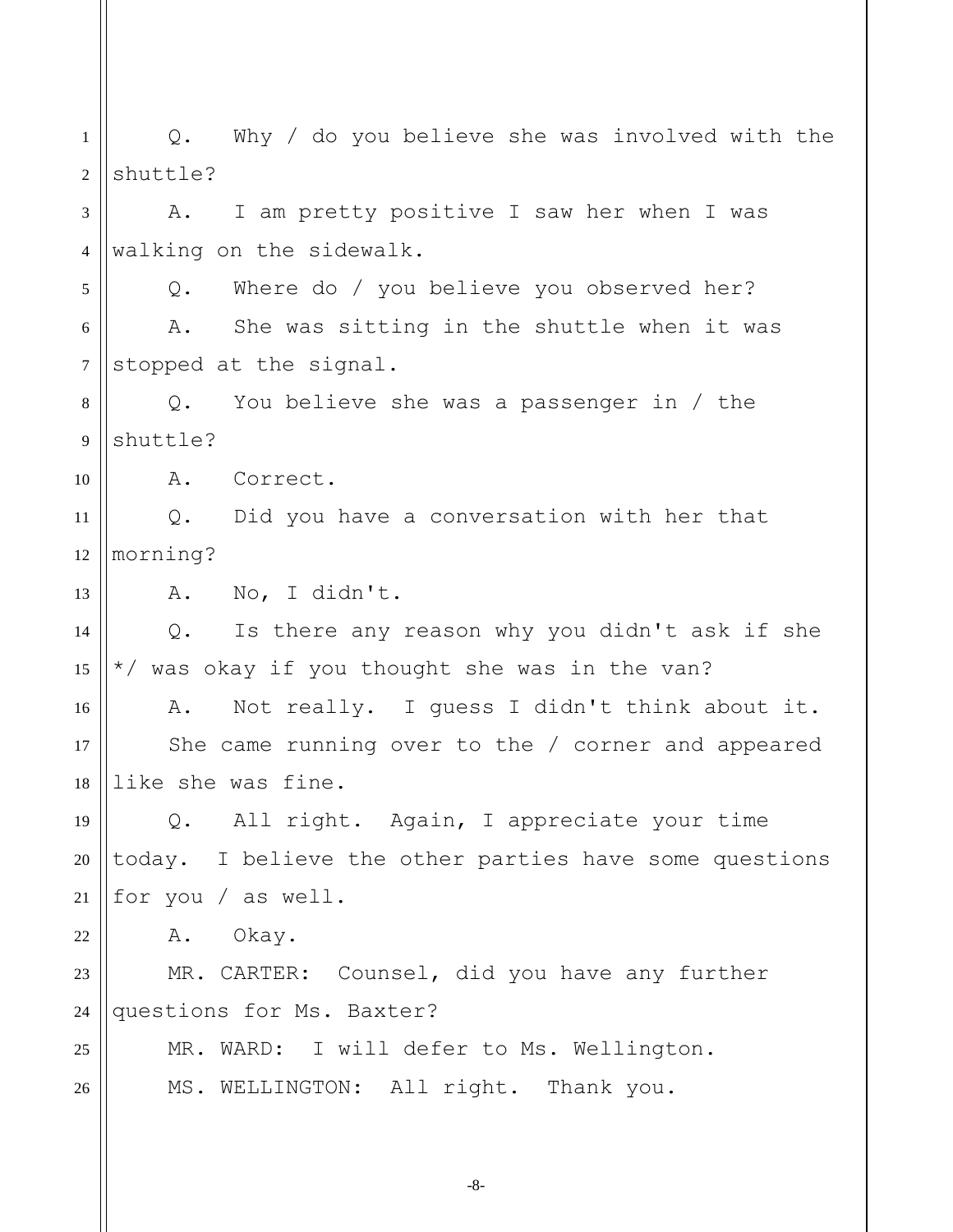| 1              | MR. WARD: I will / have some questions before the              |
|----------------|----------------------------------------------------------------|
| $\overline{2}$ | witness leaves.                                                |
| 3              | MR. CARTER: No problem. Thank you.                             |
| $\overline{4}$ | <b>EXAMINATION</b>                                             |
| 5              | BY MS. WELLINGTON: Ms. Baxter, let me ask you<br>$Q_{\bullet}$ |
| 6              | about the woman that you just were speaking / about.           |
| $\tau$         | You said that she appeared to you to be fine; is               |
| 8              | that correct?                                                  |
| 9              | A. Yes, she did.                                               |
| 10             | Q. And what gave you that impression? Did you /                |
| 11             | speak to her at all about that subject?                        |
| 12             | A. Not really. I just remember her running over                |
| 13             | to the corner and getting out of the street. / After           |
| 14             | she had been there for a minute, she then started              |
| 15             | talking to Mr. Lewis.                                          |
| 16             | Q. And do you recall what their conversation was?              |
| 17             | Did you / overhear any of that?                                |
| 18             | She just was saying that accidents were always<br>Α.           |
| 19             | scary. I really don't think that she knew who he was           |
| 20             | at first. /*                                                   |
| 21             |                                                                |
| $22\,$         |                                                                |
| 23             |                                                                |
| 24             |                                                                |
| 25             |                                                                |
| 26             |                                                                |
|                |                                                                |

Ш

-9-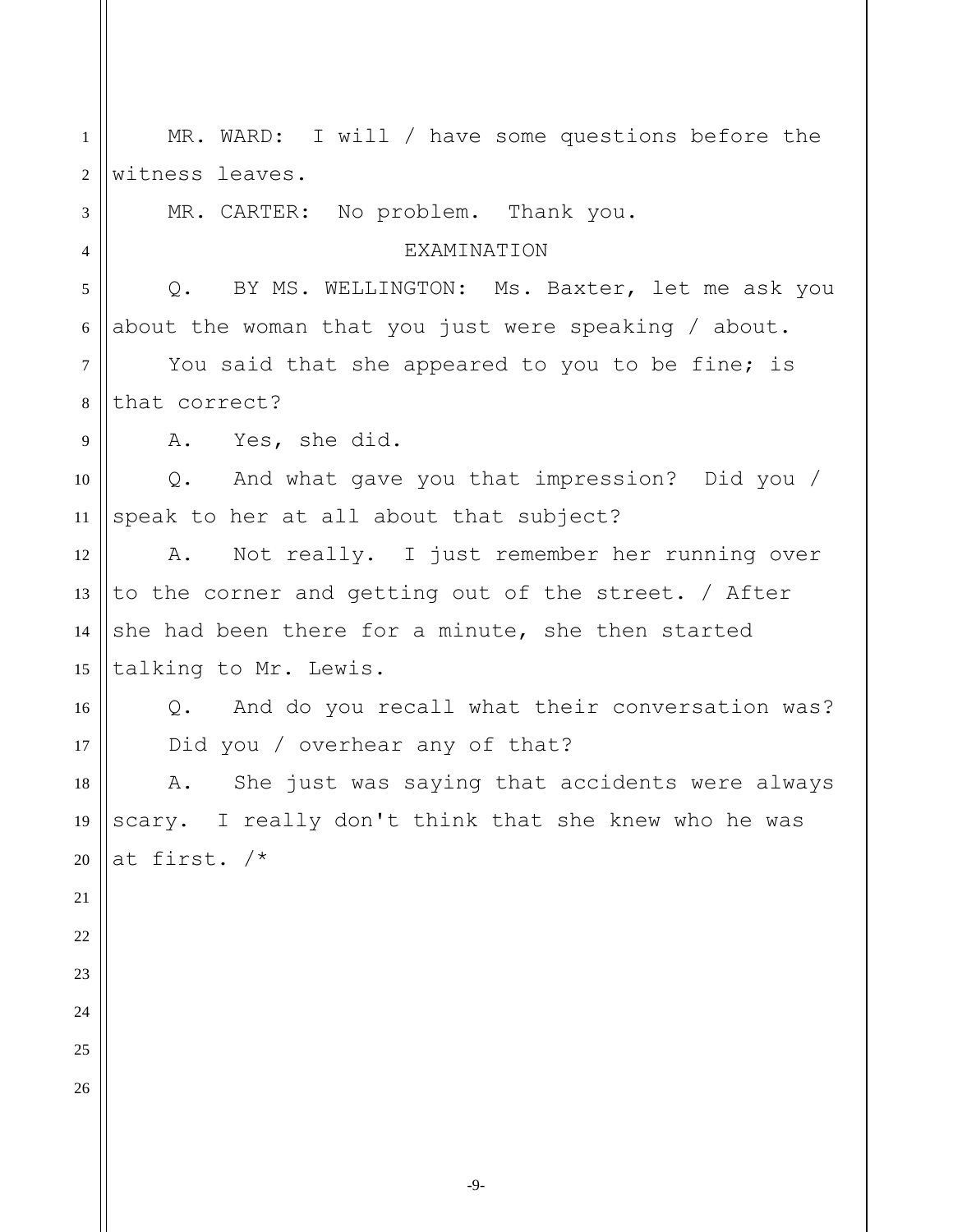1 2 3 4 5 6 7 8 9 10 11 12 13 14 15 16 17 18 19 20 21 22 23 24 25 26 START TYPING Q. BY MS. WELLINGTON: Why do you say that? A. Because she asked him if he saw what happened. Q. Did Mr. Lewis reply? A. He said he didn't see anything and / only heard the brakes. Q. Okay. A. I guess it would be the tires from the driver trying to stop. MR. WARD: Excuse me. I am going to object. / Speculation. THE WITNESS: Sorry. MR. CARTER: That's okay. We just want your observations from that morning. MR. WARD: Ms. Baxter, let me just remind you of something. As we instructed you / last time, you just need to answer the question as it is posed to you. Please don't offer anything or try to fill in any / gaps. THE WITNESS: I understand. MR. WARD: Thank you. Q. BY MS. WELLINGTON: You testified Mr. Lewis told this woman that he heard brakes? A. He said that he heard tires skidding. Q. Are those / the specific words that he used? A. That's just what I recall. I can't say that I remember the exact words.

-10-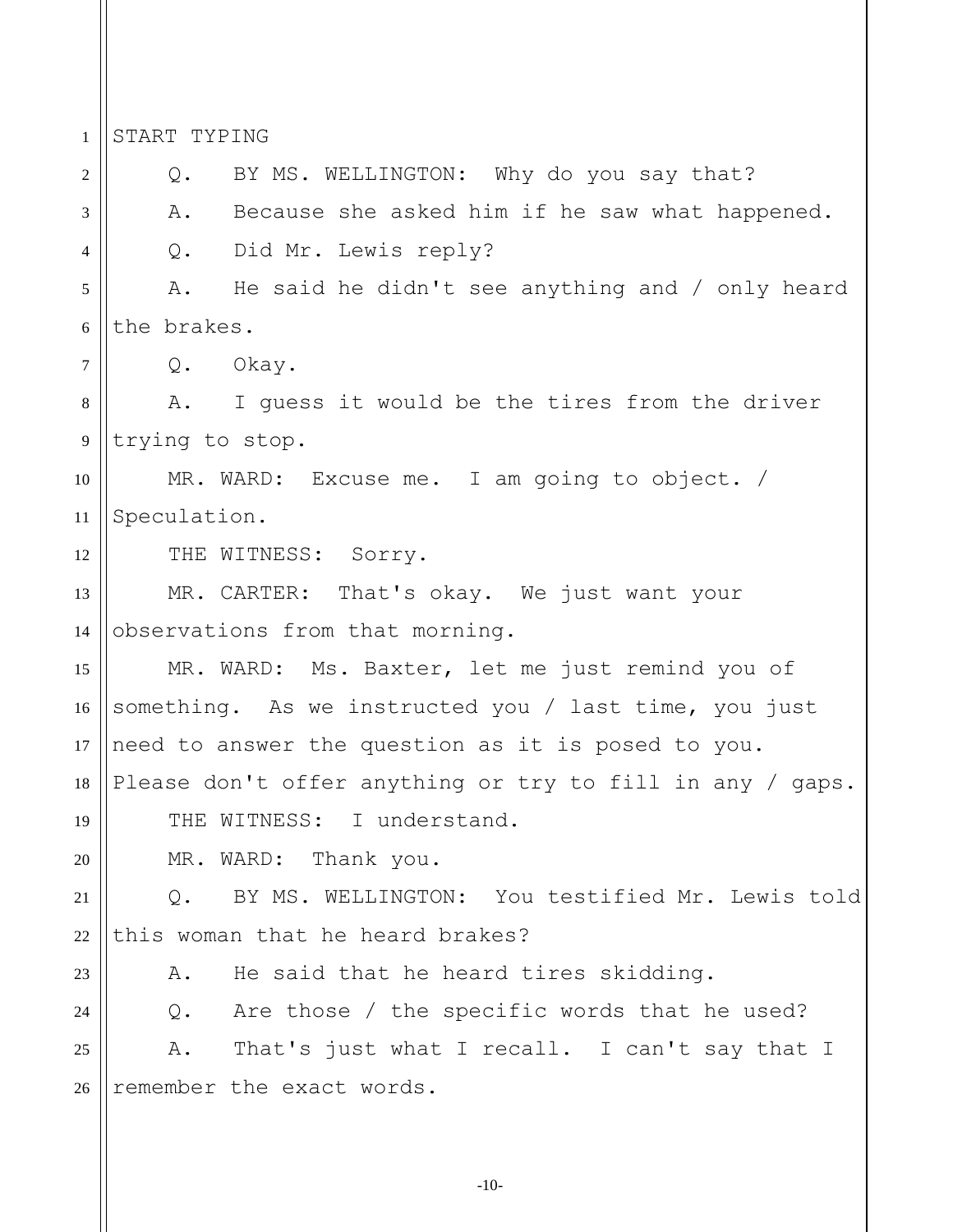1 2 3 4 5 6 7 8 9 10 11 12 13 14 15 16 17 18 19 20 21 22 23 24 25 26 Q. Earlier you testified that you / didn't really hear their conversation. Do you recall anything specifically, or are you just guessing what their words might have been? A. I heard the comment / about the tires. I overheard her ask him if he saw anything. That's about it. Q. What happened after that? A. The police came over and took \*/ him away. Q. Did they escort him somewhere? A. The police officer came over and asked him to follow him back to the police car. Q. Did you / then have any conversation with the woman you believed came from the shuttle? A. Not that I remember. I think she left pretty soon after that / happened. Q. When you say that, do you mean she left the scene? A. I don't know where she went. She left the corner area where I / was. She probably went back to the van. MR. WARD: Objection. Speculation. THE WITNESS: Sorry. MS. WELLINGTON: Nothing further at this time. MR. WARD: I have a few more questions, please. MR. CARTER: All right. /

-11-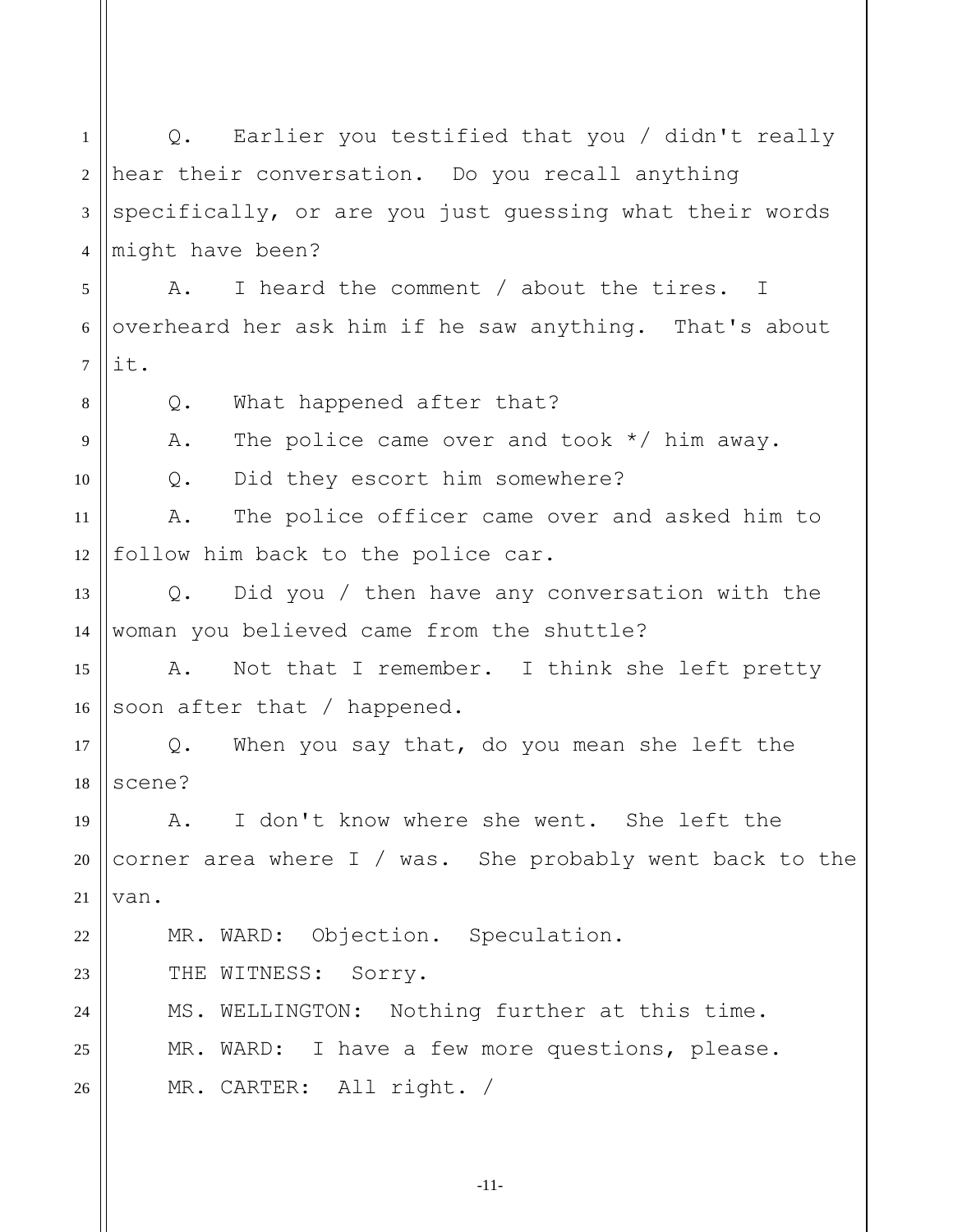| $\mathbf{1}$   | EXAMINATION                                               |  |  |
|----------------|-----------------------------------------------------------|--|--|
| $\overline{2}$ | Q. BY MR. WARD: Ms. Baxter, you testified you saw         |  |  |
| $\mathfrak{Z}$ | the pickup truck sitting at the traffic signal; is that   |  |  |
| $\overline{4}$ | correct?                                                  |  |  |
| 5              | Yes.<br>Α.                                                |  |  |
| 6              | $Q.$ What other automobiles do you remember at / the      |  |  |
| $\tau$         | light, if any?                                            |  |  |
| $8\,$          | The pickup was first at the crosswalk. There<br>Α.        |  |  |
| 9              | was the shuttle van behind the pickup in the same lane.   |  |  |
| 10             | Q. Okay. Do / you remember any other $--$ let me          |  |  |
| 11             | strike that.                                              |  |  |
| 12             | How many lanes of travel were there at the                |  |  |
| 13             | intersection?                                             |  |  |
| 14             | There were two on each side.<br>A.                        |  |  |
| 15             | Q. Do / you recall if there were any automobiles or       |  |  |
| 16             | trucks in the lane next to the van?                       |  |  |
| 17             | If there were, I couldn't see them. The van $*/$<br>A.    |  |  |
| 18             | is pretty big, and I don't remember seeing any other cars |  |  |
| 19             | next to it.                                               |  |  |
| 20             | Now, I wanted to clear something up. Did you<br>Q.        |  |  |
| 21             | actually see / the accident when it happened?             |  |  |
| 22             | Definitely.<br>Α.                                         |  |  |
| 23             | Q. Or did you just hear it?                               |  |  |
| 24             | I observed it. I was walking on the sidewalk<br>A.        |  |  |
| 25             | and was going to / cross the street at the corner.        |  |  |
| 26             |                                                           |  |  |
|                |                                                           |  |  |
|                |                                                           |  |  |

-12-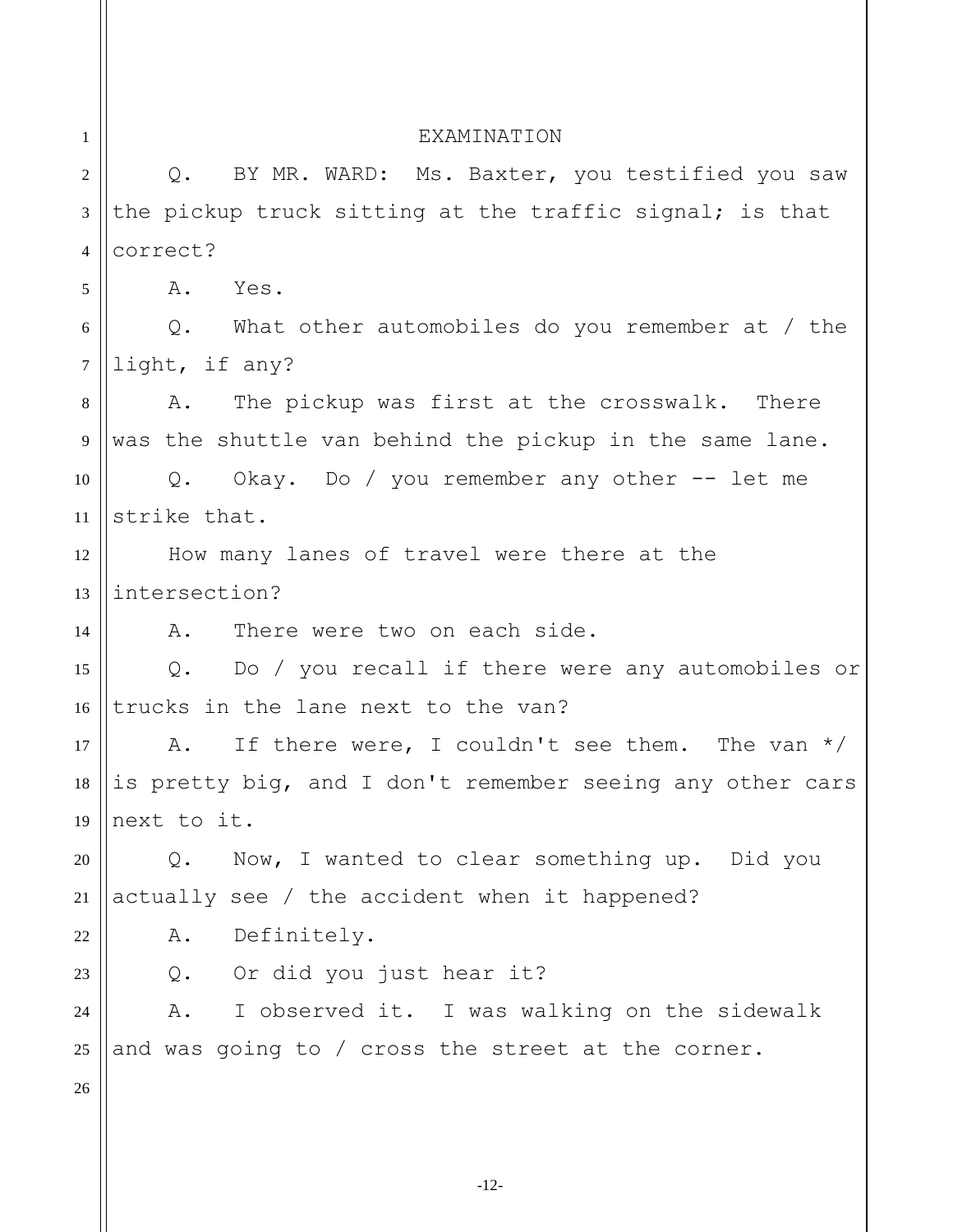1 2 3 4 5 6 7 8 9 10 11 12 13 14 15 16 17 18 19 20 21 22 23 24 25 26 Q. Had you come to a stop at the corner before the accident happened? Were you still walking down the / sidewalk? A. I was standing at the corner when I heard the collision. Q. Did you initially hear the accident or see it first? A. It was at / the same moment. I heard the screeching and then the crash. It was perfectly in front of my line of vision. Q. Now, tell us again / what you observed. A. The shuttle collided into the back of the pickup truck. There was a blue car behind the van. The blue car crashed / into the shuttle. Q. Did you draw a diagram for the police officer that morning? A. Oh, that's correct. I had forgotten that I did that. MR. CARTER: I / have a copy of a diagram. Did you want to use that to refresh her recollection? MR. WARD: That's great. Thank you. Do you have extra copies? \*/ Is this your only one? MR. CARTER: You are welcome to use that one. I believe I have a couple more with me today if we need / them. MR. WARD: Thank you.

-13-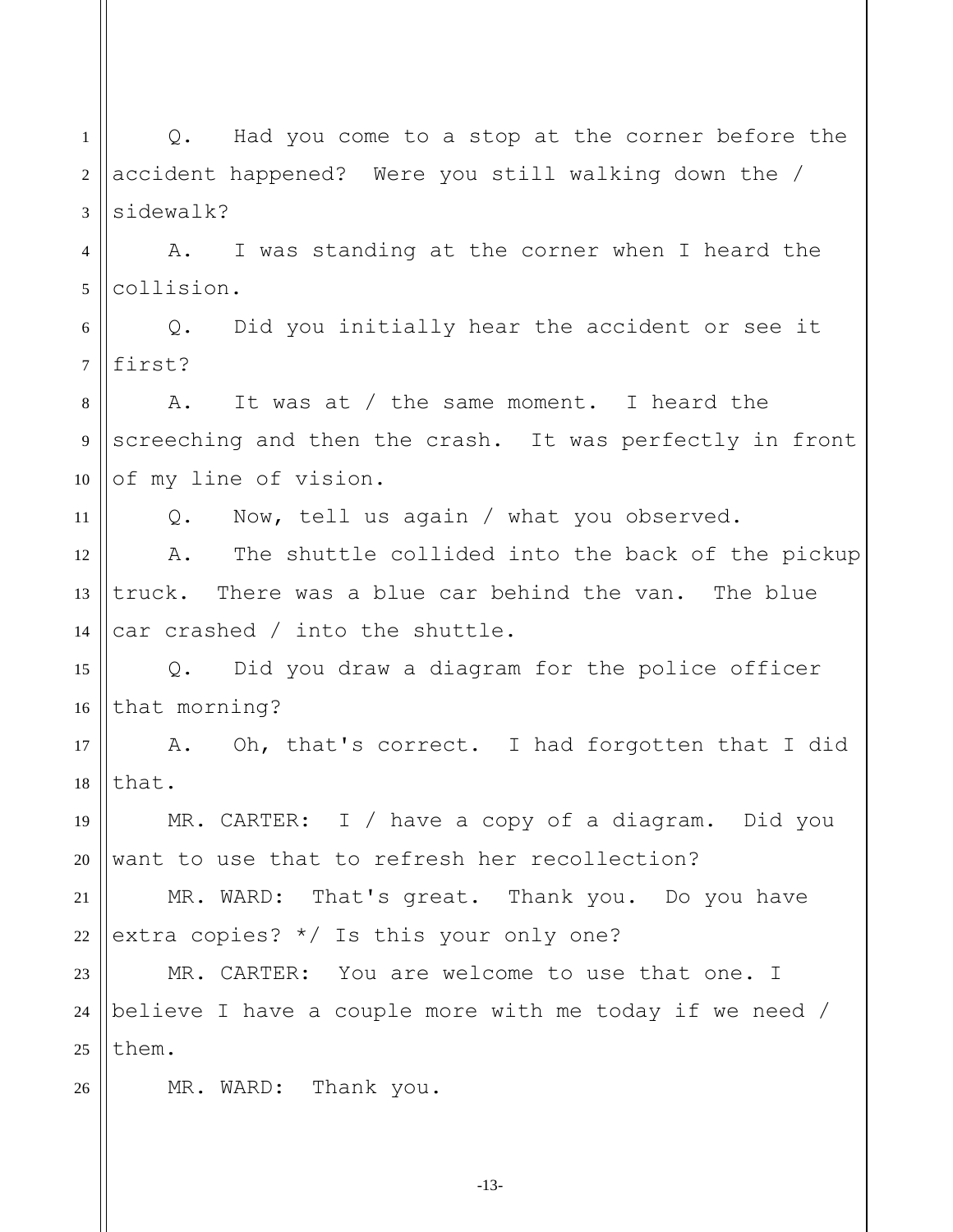| $\mathbf{1}$   | MR. CARTER: Why don't we mark that as an exhibit.                 |
|----------------|-------------------------------------------------------------------|
| 2              | MS. WELLINGTON: I have no objection to that.                      |
| 3              | Maybe she can just identify the diagram, and / we can             |
| $\overline{4}$ | go from there.                                                    |
| 5              | MR. CARTER: Let's mark it next in order.                          |
| 6              | MS. WELLINGTON: No objection. Thank you.                          |
| $\tau$         | MR. CARTER: That would be 14.                                     |
| 8              | Q. BY MR. WARD: Ms. Baxter, do you recognize the /                |
| 9              | diagram marked as 14?                                             |
| 10             | A.<br>Yes.                                                        |
| 11             | Q. How do you recognize that?                                     |
| 12             | This is what I drew that morning when I was<br>Α.                 |
| 13             | speaking to Officer Rogers.                                       |
| 14             | Does / this depict the position of the parties<br>Q.              |
| 15             | that morning as you remember them?                                |
| 16             | A. Yes, it does.                                                  |
| 17             | Do you see here you put -- well, strike that. /<br>$\mathsf{Q}$ . |
| 18             | Did you draw the diagram or did Officer Rogers?                   |
| 19             | I drew the boxes for the cars.<br>Α.                              |
| 20             | Q. All right. Now, do you see here --                             |
| 21             | Officer Rogers / drew the streets and the<br>Α.                   |
| 22             | sidewalks. He just asked me to put boxes where I                  |
| 23             | remembered the cars being stopped.                                |
| 24             | Okay. Do you see where / there are boxes<br>Q.                    |
| 25             | depicted in both lanes?                                           |
| 26             |                                                                   |
|                |                                                                   |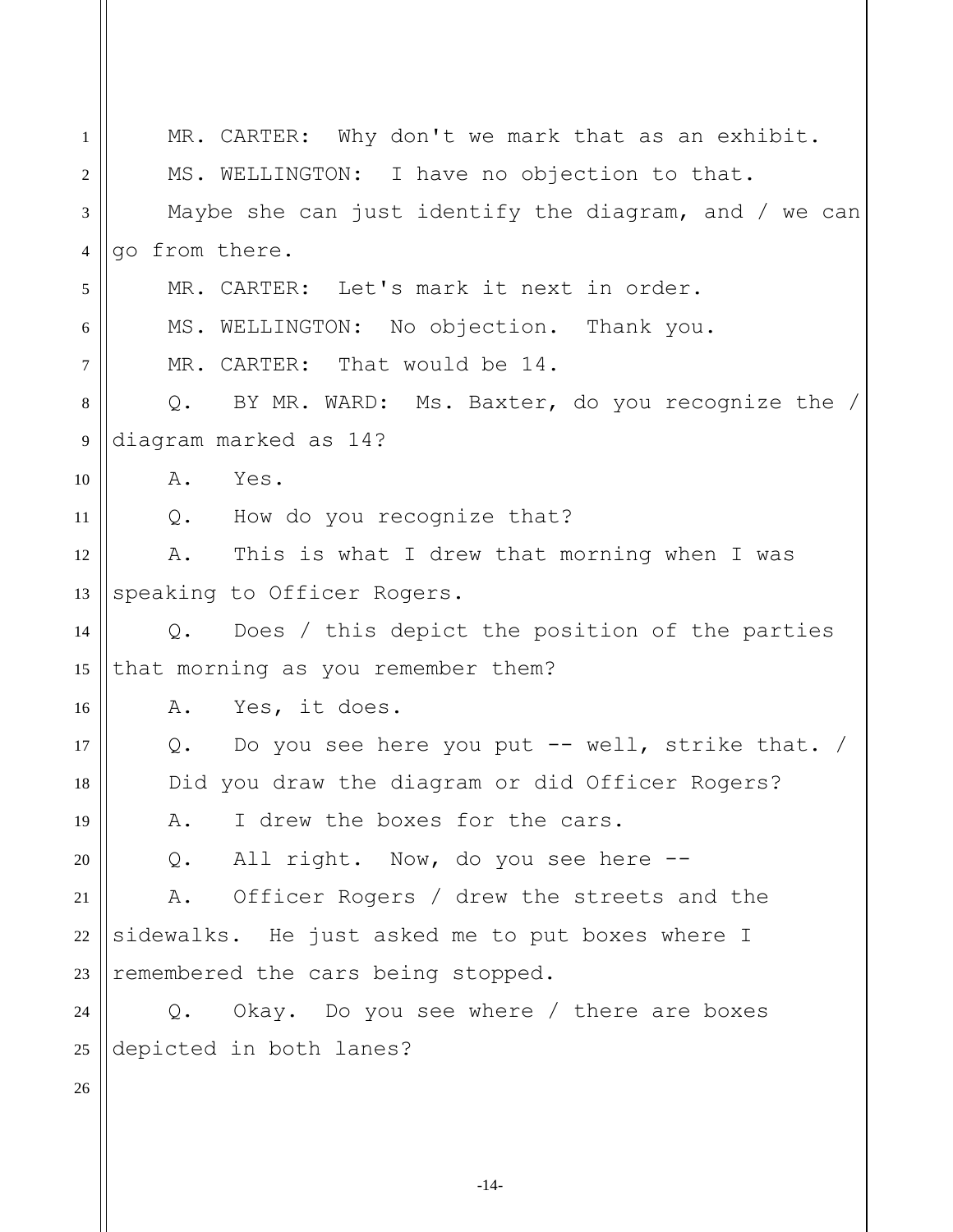| $\mathbf{1}$   | A. Yes. I don't remember doing that. Those are my         |
|----------------|-----------------------------------------------------------|
| 2              | markings. I guess I forgot about those cars.              |
| 3              | Q. As $*/$ you sit here this morning, do you remember     |
| $\overline{4}$ | there being cars in both lanes of travel?                 |
| 5              | I really don't. I just remember the pickup<br>A.          |
| 6              | truck / and the van. I also remember the blue car that    |
| $\tau$         | had the young girl in it.                                 |
| 8              | Q. Did you have any conversations or dealings with        |
| 9              | that / young $qirl$ ?                                     |
| 10             | No. She had lots of people in her car. I<br>Α.            |
| 11             | didn't talk to her.                                       |
| 12             | Q. Okay. Thank you, ma'am.                                |
| 13             | Thank you, sir.<br>A.                                     |
| 14             | MR. WARD. Nothing further. /                              |
| 15             | <b>EXAMINATION</b>                                        |
| 16             | BY MR. CARTER: Ms. Baxter, when you were<br>Q.            |
| 17             | answering questions earlier, you said that you remembered |
| 18             | the pickup and the van being stopped at the light; is     |
| 19             | that / $correct?$                                         |
| 20             | That's right.<br>Α.                                       |
| 21             | Were they stopped at the light before you<br>Q.           |
| 22             | observed the blue car driven by the girl?                 |
| 23             | I believe so. I know the / pickup was stopped<br>Α.       |
| 24             | at the crosswalk and that the van was slowing to a stop.  |
| 25             | That's when I heard the brakes and the crash.             |
| 26             |                                                           |
|                |                                                           |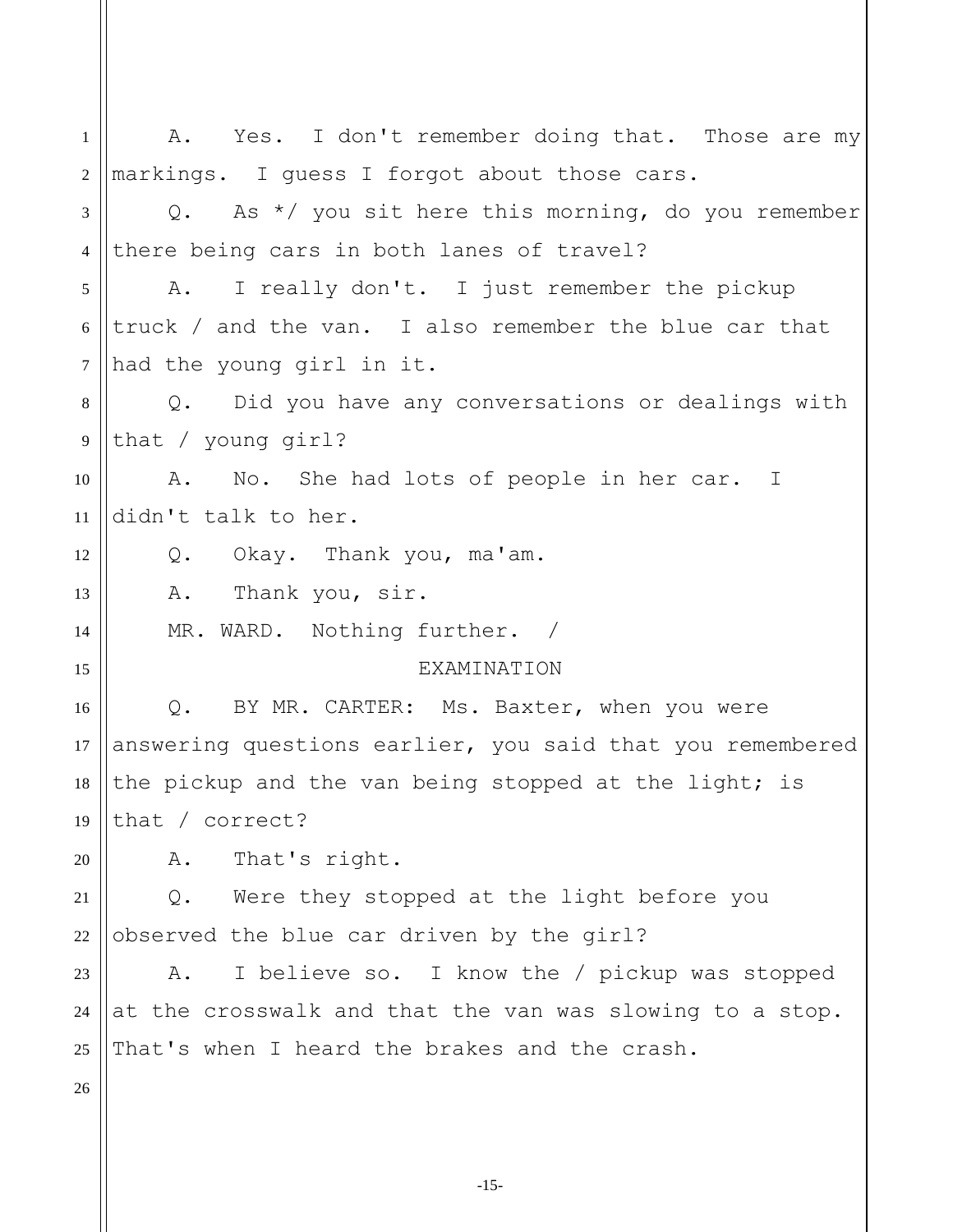1 2 3 4 5 6 7 8 9 10 11 12 13 14 15 16 17 18 19 20 21 22 23 24 25 26 Q. Did you / hear any loud music before the collision? A. I don't recall music. Q. Do you recall when you initially observed the automobile with the younger girl driving? / A. They were all there together. It was the pickup, the van, and then the blue car. Q. Do you have an opinion on whether the van  $*/$  was moving or stopped before the collision? MS. WELLINGTON: Objection. Calls for speculation. No foundation. MR. WARD: She can give her opinion. MS. WELLINGTON: The witness is here to testify as / to what her observations and actions were that day. She testified that the van was slowing to a stop. MR. CARTER: I can rephrase the question. MR. WARD: That's / fine. Q. BY MR. CARTER: Ms. Baxter, as you are standing at the corner and observing the pickup truck stopped at the crosswalk, tell us what you saw happen / next. A. The van was slowing down to stop behind the pickup. The blue car was behind the shuttle. They all crashed into each other. Q. Do / you recall if the van had come to a complete stop before the blue car drove within your view? A. I don't believe so.

-16-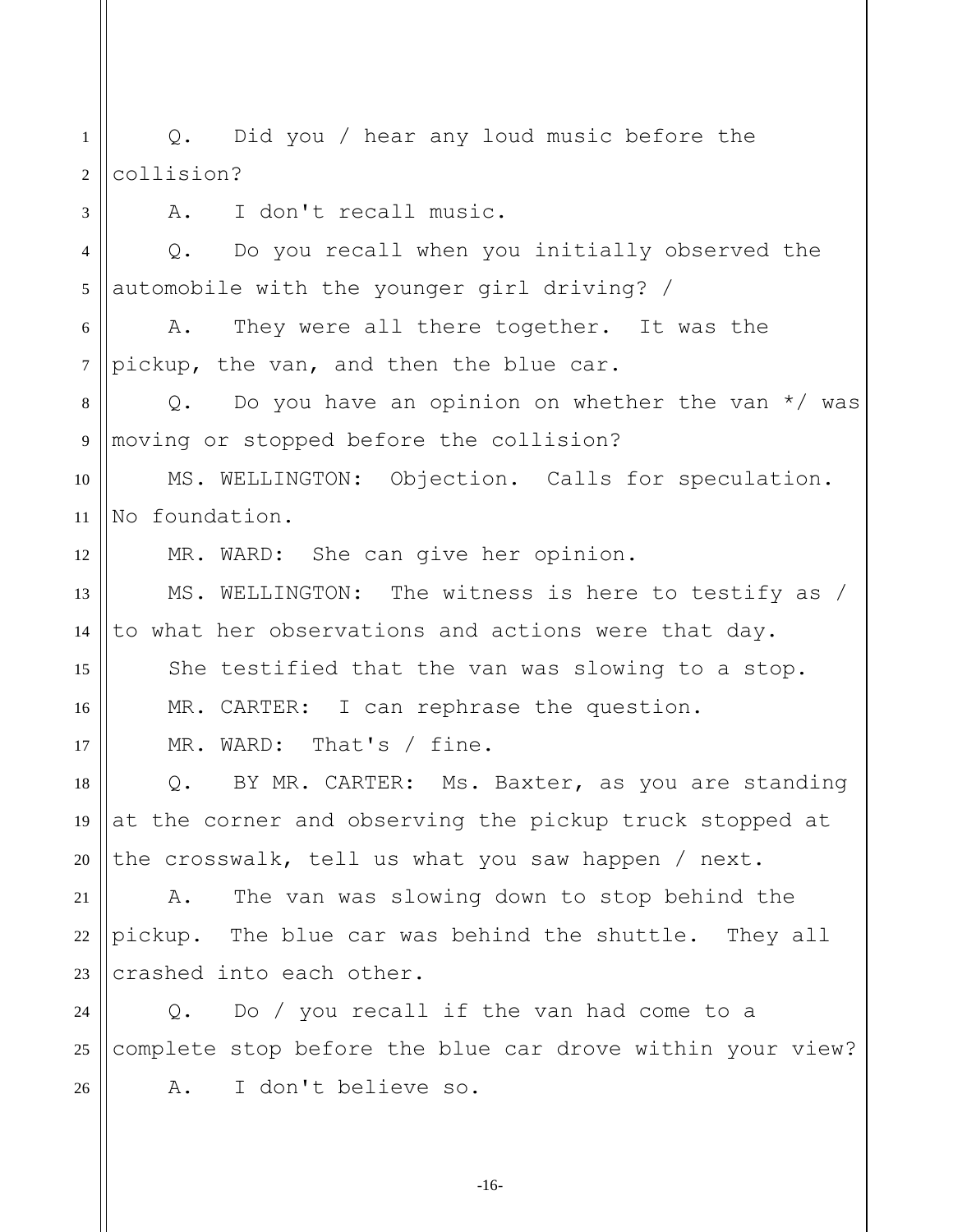1 2 3 4 5 6 7 8 9 10 11 12 13 14 15 16 17 18 19 20 21 22 23 24 25 26 MS. WELLINGTON: Objection. Speculation. / MR. WARD: If you are not sure, it is okay to say you don't know. We only want what you observed, not what you guess or think / might have happened. THE WITNESS: Okay. The shuttle was slowing down. I don't think it had completely stopped before the blue car collided into it. The van / then hit the pickup. Q. BY MR. CARTER: Ma'am, did you tell the officer that you heard music before the collision? A. I really don't remember that. Q. Would it refresh \*/ your recollection if I showed you a copy of the police report with your statement in it? A. I suppose it would, sir. I don't know. / MR. CARTER: Is there any objection by anyone to my showing her the police report? MR. WARD: No objection. MS. WELLINGTON: Let me ask you something first. Are you planning to / mark that document as an exhibit? MR. CARTER: I don't really believe we need to do that. We already have the deposition of -- MR. WARD: Let's just mark it / as an exhibit, and then we will have it if we need it. MR. CARTER: All right. That's fine. MS. WELLINGTON: No objection.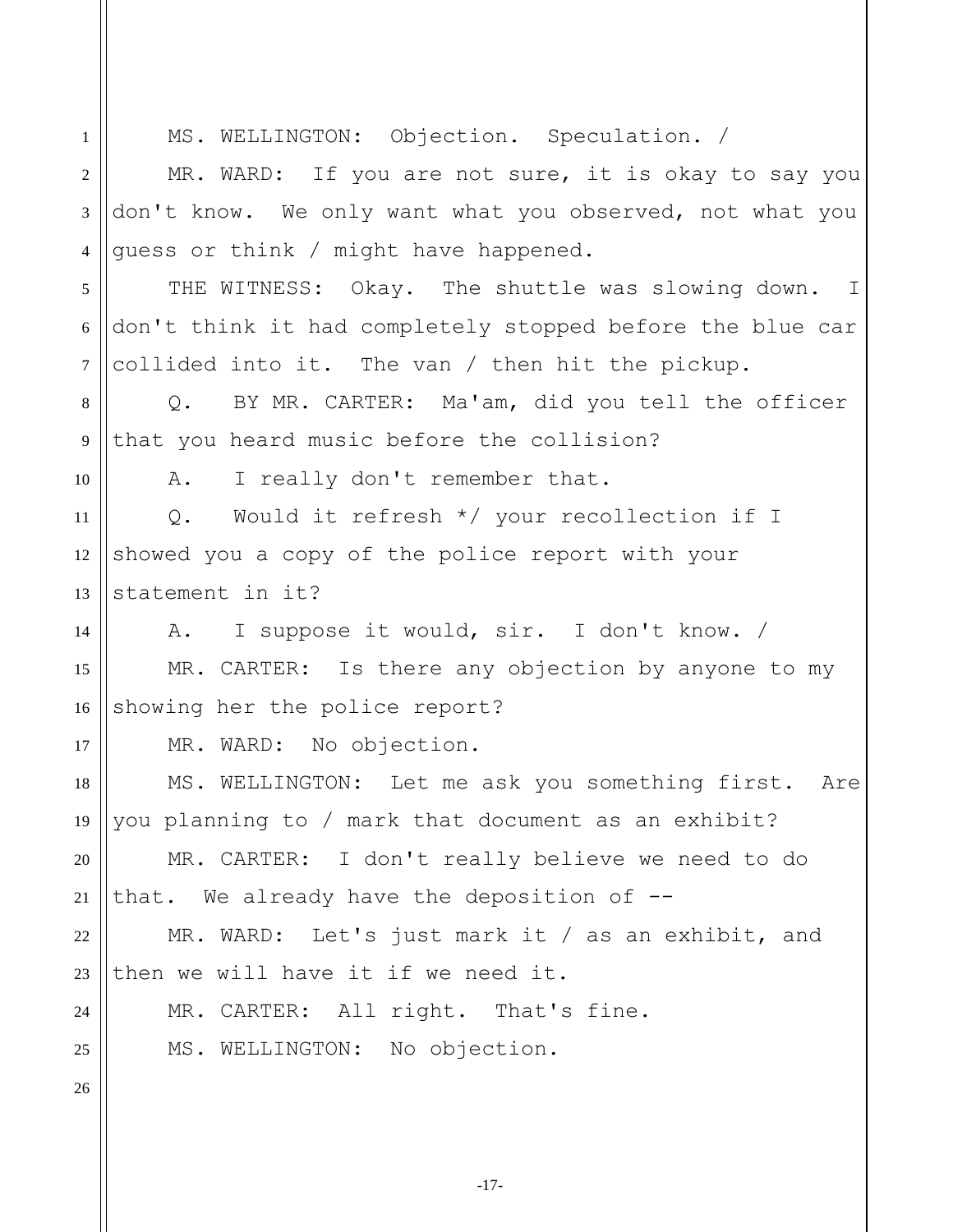1 2 3 4 5 6 7 8 9 10 11 12 13 14 15 16 17 18 19 20 21 22 23 24 25 26 Q. BY MR. CARTER: Ma'am, let me show you this / report and see if that refreshes your memory. A. Okay. Q. Just read the paragraph starting here. Let me know when you are finished. A. All right. I / read it. Q. Does that refresh your memory that you told Officer Rogers that you heard loud music before the crash? A. Well, I really don't remember / saying that. Since it is written here, I must have said it. MR. WARD: Objection. MR. CARTER: I can rephrase the question. MR. WARD: All right. Q. BY MR. CARTER: Ma'am, it is okay if / you don't remember this or it doesn't refresh your recollection. That's all we want to know. A. Okay. Q. Does this refresh your recollection of that statement \*/ that you gave to Officer Rogers? A. It really doesn't. I don't recall saying anything about music. That seems like something I would recall if I / had said it. MS. WELLINGTON: Objection. Nonresponsive. Q. BY MR. CARTER: Ma'am, did you ever speak to an Officer Porter that day?

-18-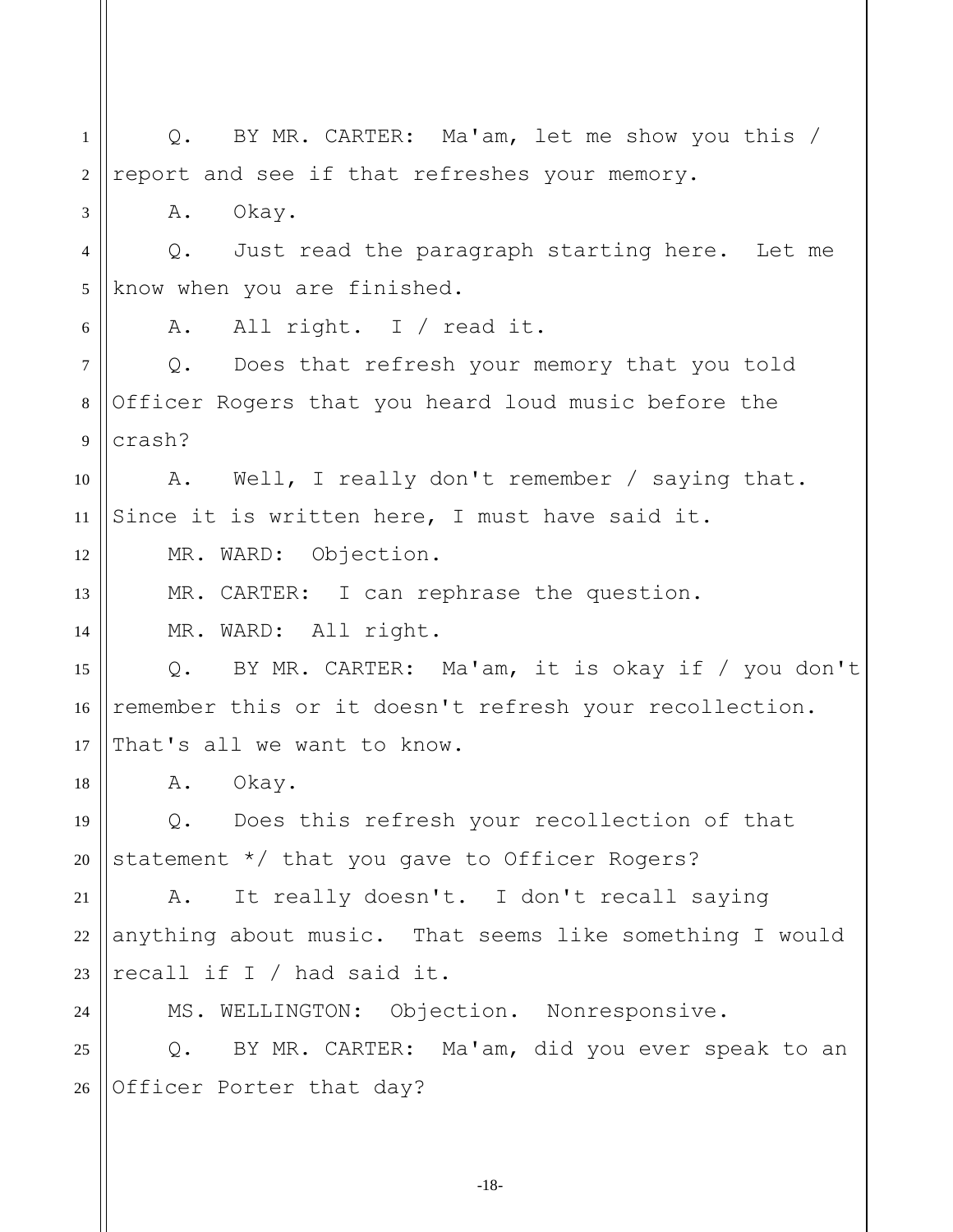1 2 3 4 5 6 7 8 9 10 11 12 13 14 15 16 17 18 19 20 21 22 23 24 25 26 A. Not unless that was the name of the second / one who got my name and contact info. Q. Do you recall if that was a man or a woman? A. I believe that was a woman. / I know I talked to three different ones. I believe Officer Rogers was the only man. MR. CARTER: Nothing further. Thank you. MS. WELLINGTON: I just have a couple / questions. MR. WARD: That's fine. Go ahead. EXAMINATION Q. BY MS. WELLINGTON: Ms. Baxter, I neglected to ask you if you had any contact with the shuttle driver that morning. Do you / remember ever talking to that person? A. Yes, I do. Q. Do you remember that person's name? A. No, I don't. She was very nice. I don't remember / asking her for a name or anything personal like that. Q. How did you come in contact with the driver of the van? A. She came out / of the shuttle and was walking around the street. She came over and sat on the curb after the police officer spoke to her. Q. Did \*/ you observe if the officer directed her to the curb?

-19-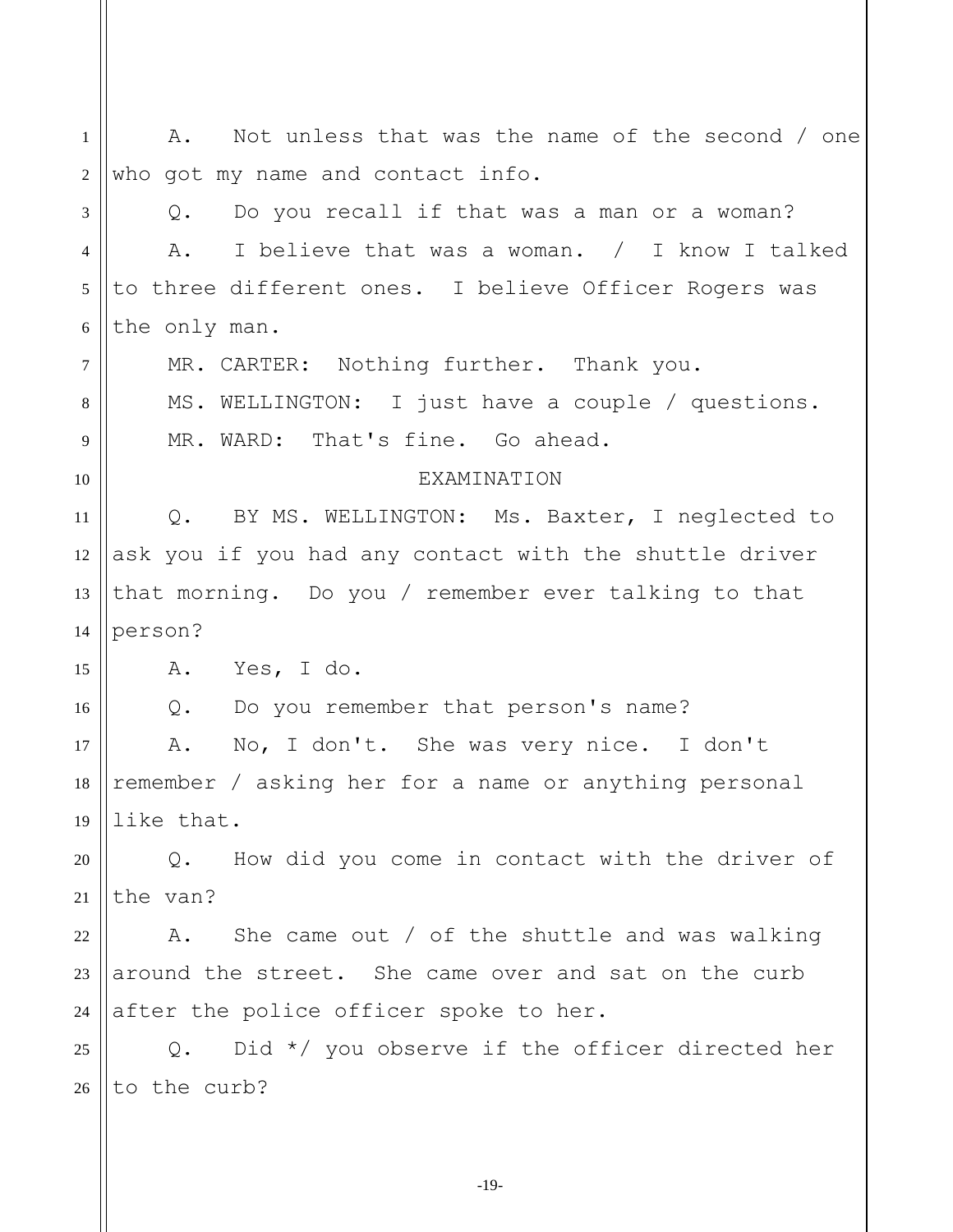1 2 3 4 5 6 7 8 9 10 11 12 13 14 15 16 17 18 19 20 21 22 23 24 25 26 A. I believe he did. I couldn't hear anything that they said to each other. Q. Is / that when you approached her? A. I didn't go up to her or anything like that. She was sitting on the curb right next to me.  $/$  I just asked her if she was okay or needed anything. Q. Was there anyone else around when you were having that conversation with her? A. There / were always people around me. It is a busy intersection, and there were a lot of people there that morning. Q. Just so we understand the / area where this happened -- A. It is a business complex, and there are lots of offices around there. Q. What time did this occur? A. It had to / be before 9:00 o'clock because I start work at 9:00. I was heading into my building when it all happened. Q. What time do you usually / arrive at work? A. 9:00 o'clock is my start time. I usually try to get there a little bit before that every morning. Q. Do you remember / what day of the week this was? A. Friday. Q. You testified that there were lots of people around. Could you estimate for us how many people \*/ saw

-20-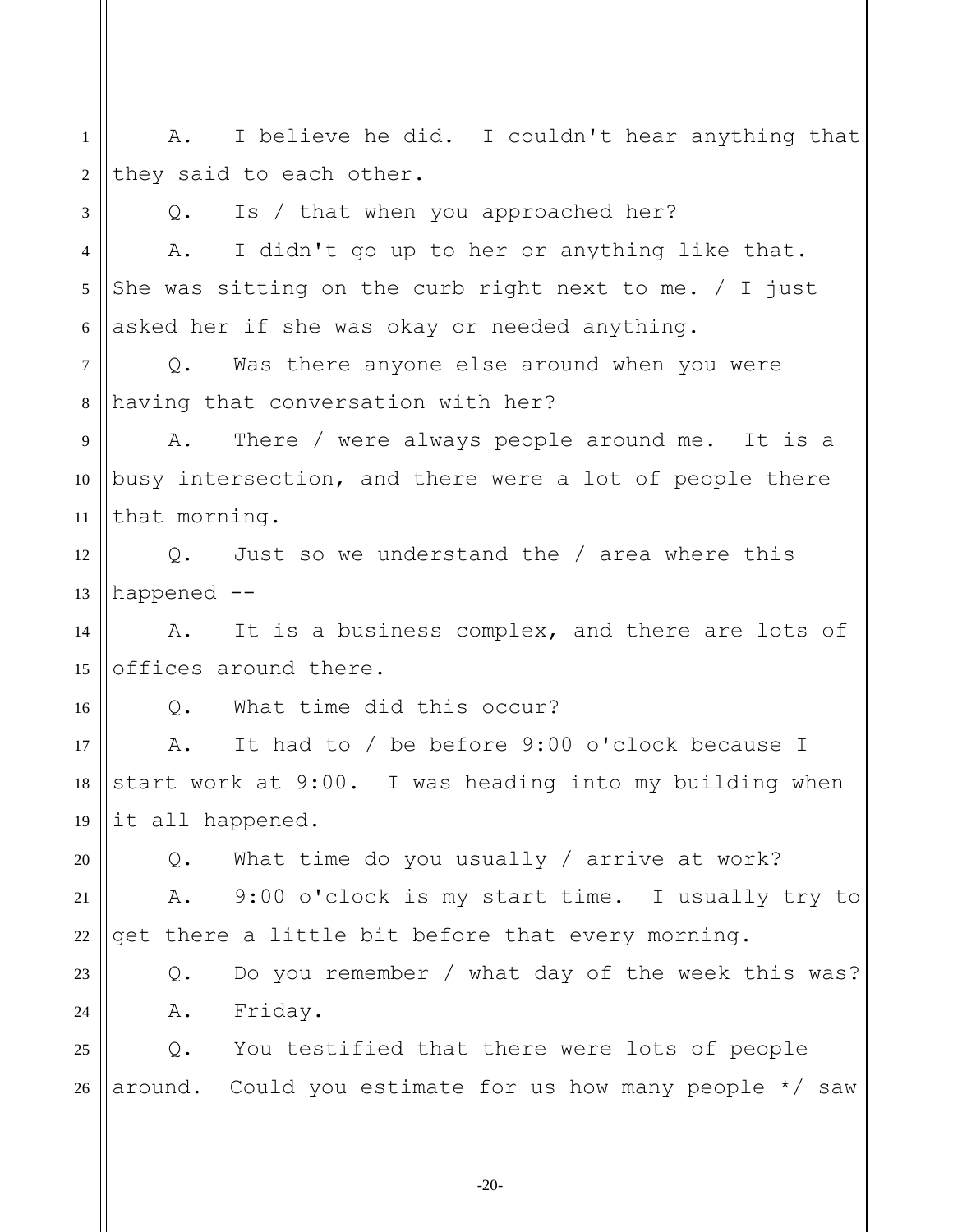1 the accident?

5

6

7

17

18

19

2 3 4 MR. CARTER: Objection. Calls for speculation. She can't testify to how many people witnessed the accident.

MR. WARD: Maybe you can rephrase the question.

MS. WELLINGTON: That's fine. /

MR. CARTER: Okay.

8 9 10 Q. BY MS. WELLINGTON: Do you recall how many people were at the corner waiting for the light at the same time you were?

11 12 13 14 15 A. There were at least / five other people waiting to cross the street with me. I don't know if they saw what happened or not, but it was right in / front of us. MS. WELLINGTON: Thank you. Nothing further. MR. CARTER: I would like to mark this photograph as

16 15. I have another one that will be 16.

MR. WARD: No / objection.

MS. WELLINGTON: No objection.

## EXAMINATION

20 21 Q. BY MR. CARTER: Ma'am, do you recognize what these photos are?

22 23 A. Yes. That's the crosswalk where the accident happened.

24 25 Q. Do you know when these were / taken? A. Well, it wasn't that morning because there are

26 no cars there. I don't know when they were taken.

-21-